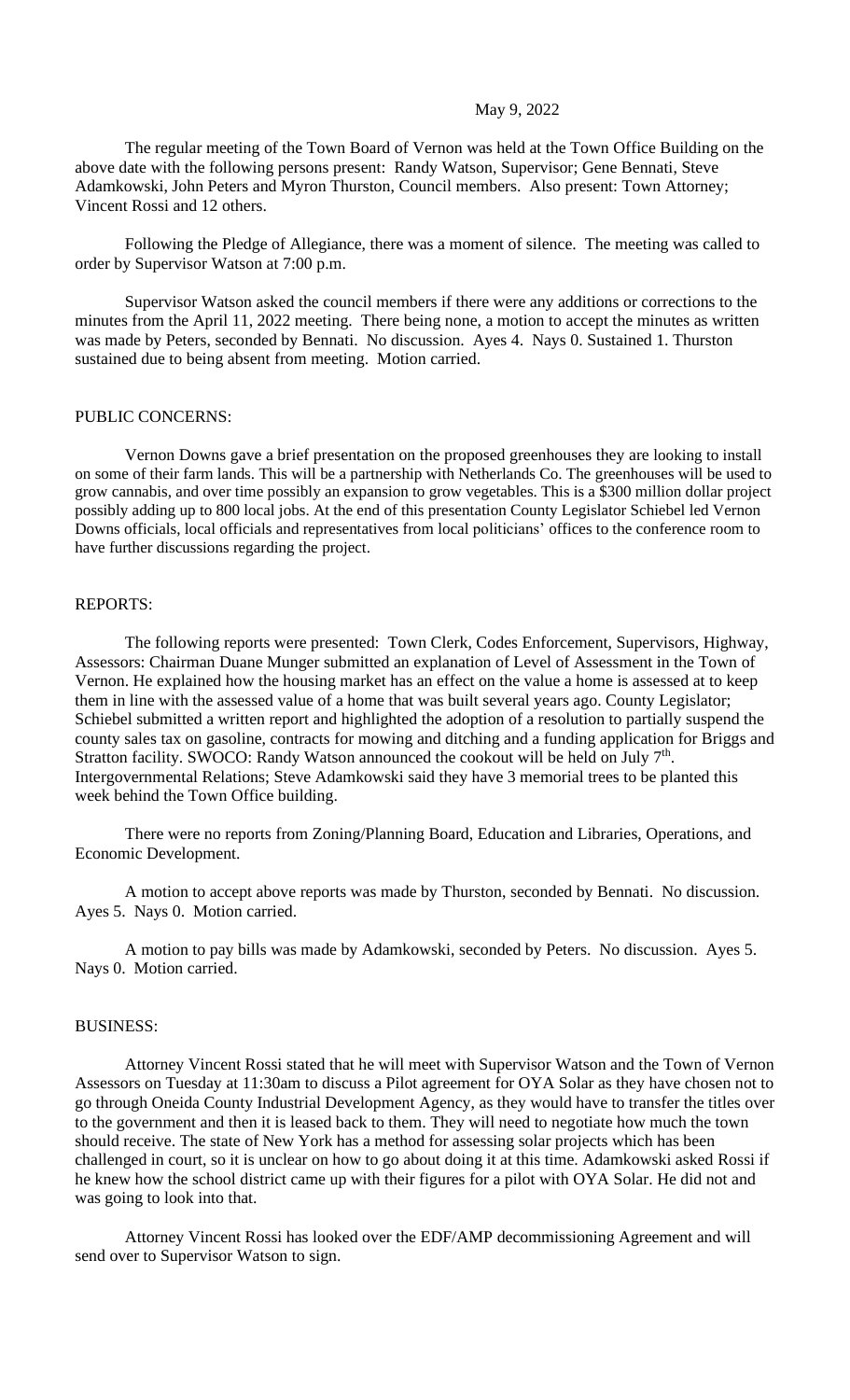Board members discussed the previous decision to opt out of Marijuana Dispensaries in the Town of Vernon. Rossi advised that they can revote and opt in however it would not be an option to opt out once they have opted in. Thurston feels strongly about holding a referendum and letting the community decide to opt in or opt out. Bennati feels the Board members have been elected to make these decisions and that is what they are being paid to do. How does the Town Board decide what they want to hold a referendum for and what they don't want to hold a referendum for? Bennati stated that he feels medical marijuana is needed. Thurston stated that the dispensaries are for recreational use. Medical marijuana is already available. Adamkowski added that he has received no feedback from community members on their decision to opt out of dispensaries. Bennati asked if the state would keep moving forward on this if the rules regarding dispensaries were not all in place. Rossi stated that the state created a marijuana commission who has the power to make the rules and they have not made all the rules yet. He also does not know if you can get a license to grow marijuana if the Town you are looking to grow in has chosen to opt out of dispensaries. The Board members asked if this decision would have any effect on Vernon Downs greenhouses where cannabis will be grown. Rossi asked the representatives of Vernon Downs and they advised that this would have no effect on their plans.

Discussion with Deryk Macrina and MaryKay Junglen on Sherrill Kenwood Free Library tax levy proposed to be added to Vernon Verona Sherrill School District tax bill; Supervisor Watson mentioned that in the flyers the library has put out, it states that the municipalities have cut their funding. He asked Macrina and Junglen if the Town of Vernon had ever cut their funding. They stated that the Town of Vernon had not cut their funding and that they actually increased funding. Macrina stated that up until now they received the majority of their funding from the City of Sherrill even though they are not part of the city. They have been relying on the generosity of their local governments for a portion of their funding. There are currently 35 mid-york libraries that are on school ballots. Macrina said the library has evolved into a library for the entire VVS community regardless of the name being Sherrill Kenwood Library. Peters had asked for a roster to know how many people are utilizing the library each month. MaryKay Junglen will get that information for him. Peters wanted to clarify if the tax money that was collected by the Town of Vernon and given to Sherrill was being received by the library. Macrina stated that they were receiving those funds however, the money from the City of Sherrill, the Town of Vernon and the County were not the only funds they receive. They are looking for a way to maintain and sustain the library going forward. The budget that the library is putting up is \$186,700.00. That would result in \$0.24 per thousand of assessed value. Thurston asked if they had reached out to the Town of Verona in the past regarding funding seeing how they are a community Library who has been receiving funds from Vernon and Sherrill previously. Macrina stated that they had not requested funding from Verona in the past. The vote will be held on June 1, 2022 at the City of Sherrill, Town of Verona and the Village of Vernon. Bennati added that the City of Sherril does not believe that libraries are still necessary because people have the internet. Adamkowski asked what the current budget is. Macrina stated that it was around \$130,000.00. Adamkowski advised that there was quite a difference between that budget and the new budget of \$186,000.00. He also asked where the libraries board members are from as it states on their flyer that the library board members are from our community. Macrina stated that currently they are all from Sherrill however they had changed their bylaws even though they did not specify before a person had to be from Sherrill. They wanted to make it was very clear that any community member could be part of it. Adamkowski asked if they would consider opening seats for new board members to be voted in. Macrina responded that they are an association library so it does not require their members to be voted in and that they have to have a minimum of 7 board members but do not have a maximum number. Bennati advised they consider a change of name so it does not appear they are for Sherrill and Kenwood only. Watson praised the library as he had brought his kids there when they were young. MAcrina added that libraries are no longer just about the books. It is for DVD's, tax forms, copiers, faxing, computers and wi-fi because it is free. Duane Munger asked what they would do if this vote does not pass and Macrina said they would probably put out a capital appeal.

The Town of Vernon informed the Vernon Verona Sherrill School District that we are unable to honor their request to use the Town of Vernon Office Building for polling site on June 1, 2022 for Sherrill Library Vote due to facility already being utilized for Village Court.

A motion to approve Oneida County Intermunicipal Agreement for mowing which increased from \$8,812.00 to \$9,362.75, was made by Bennati, seconded by Thurston. No discussion. Ayes 5. Nays 0. Motion carried.

A motion to approve resolution to adopt 2022 Oneida County Hazard Mitigation Plan was made by Bennati, seconded by Thurston. No discussion. Ayes 5. Nays 0. Motion carried.